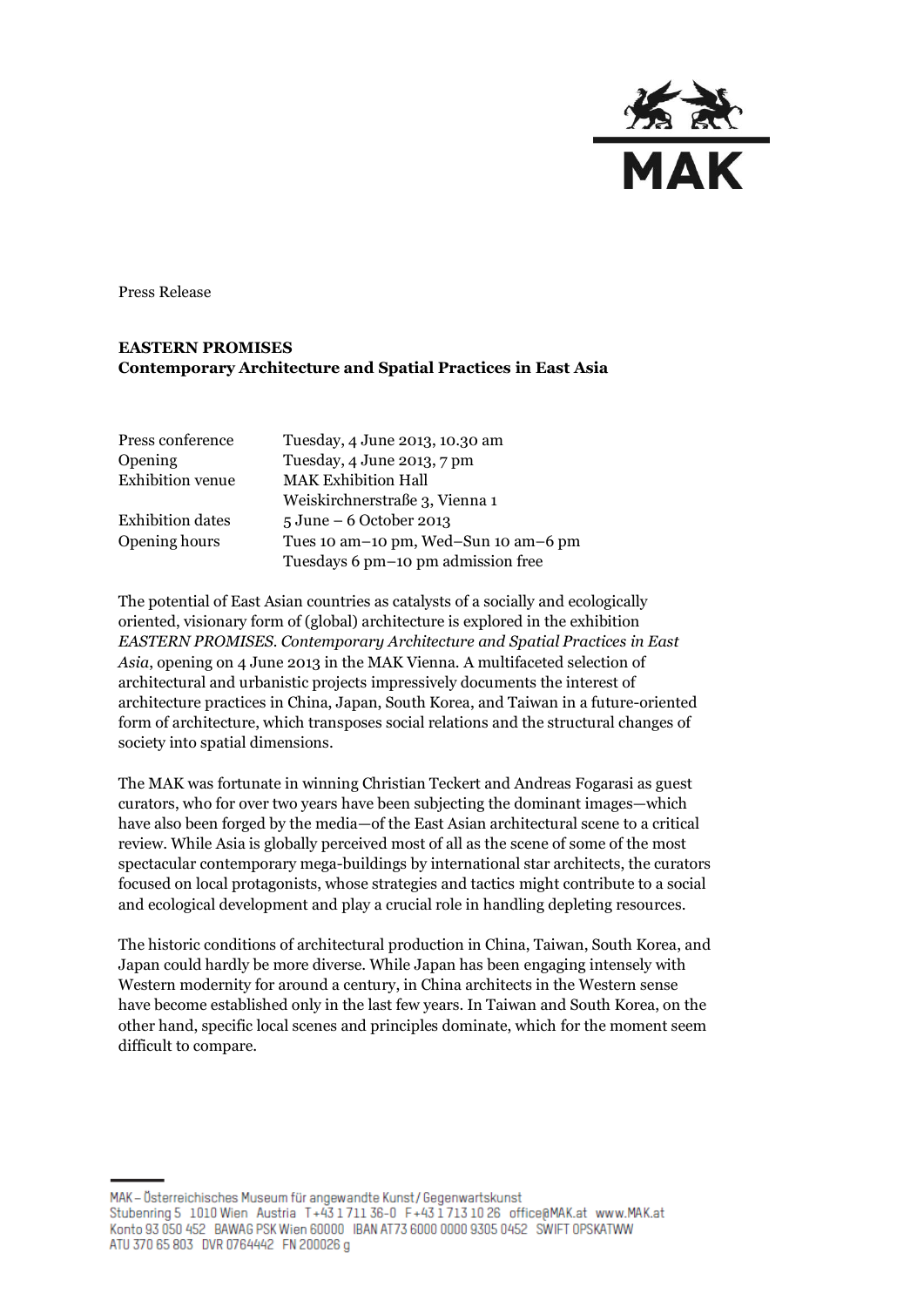

Nevertheless, in these countries—whether it involves the authoritarian and radical urbanization in China, the intensively contested dynamic of displacement in South Korea, or the extreme compression of living space in megacities of Japan and Taiwan—the most diverse dynamics are perforce leading to the liberation of architectural intelligence and to new, comparable spatial strategies. Especially the focus on social relations and local, rural traditions, as well as a non-hierarchical way of thinking about space can be interpreted as characteristic, linking elements in the East Asian production of space.

*EASTERN PROMISES. Contemporary Architecture and Spatial Practices in East Asia* conveys a representative cross-section of architectural developments in this region, ranging from the stars of Japanese architecture and the Chinese bureaus, which are slowly but surely shifting into the spotlight since the late 1990s, to young, up-and-coming architects, whose work is being presented in this way for the first time to a wide public.

The new social aesthetic addressed by the curators is represented in particular by the latest architectural projects, for instance by Sou Fujimoto, Kazuyo Sejima, and Ryue Nishizawa in Japan, by Li Xiaodong, Wang Shu, and KUU in China, by Sheng-Yuan Huang in Taiwan and by Mass Studies in South Korea. Their buildings shown in the exhibition are deeply rooted in traditional concepts of space characterized by emptiness and objectivity, and simultaneously engage repeatedly with the idea of the relationship between different spatial and hierarchic levels.

For instance, Kazuyo Sejima's *Shibaura Building* (Tokyo, 2011) blends minimalistic architectural vocabulary with a complex layering of the most diverse, communally used interiors. Meanwhile, with his *House NA* (Tokyo, 2010) Sou Fujimoto transcends the detached, single-family house by generating a vertical landscape made of interpretable platforms, which abolishes the transitions and intermediate spaces of the boundaries between inside and outside.

Also projects such as the Chinese *Bridge School* (Xiashi Village, 2009) by Li Xiaodong, which is deliberately anchored as link between other buildings and people, point to the creation of relationships as an integral component of the architecture. In a similar way the duo KUU of Shanghai is working on home-living typologies in which collectively used rooms such as the kitchen or dining room are revitalized as community and transitional zones.

The reactivation of local micro-economies as social and communicative centers using the simplest means and with the help of architecture is explored in the exhibition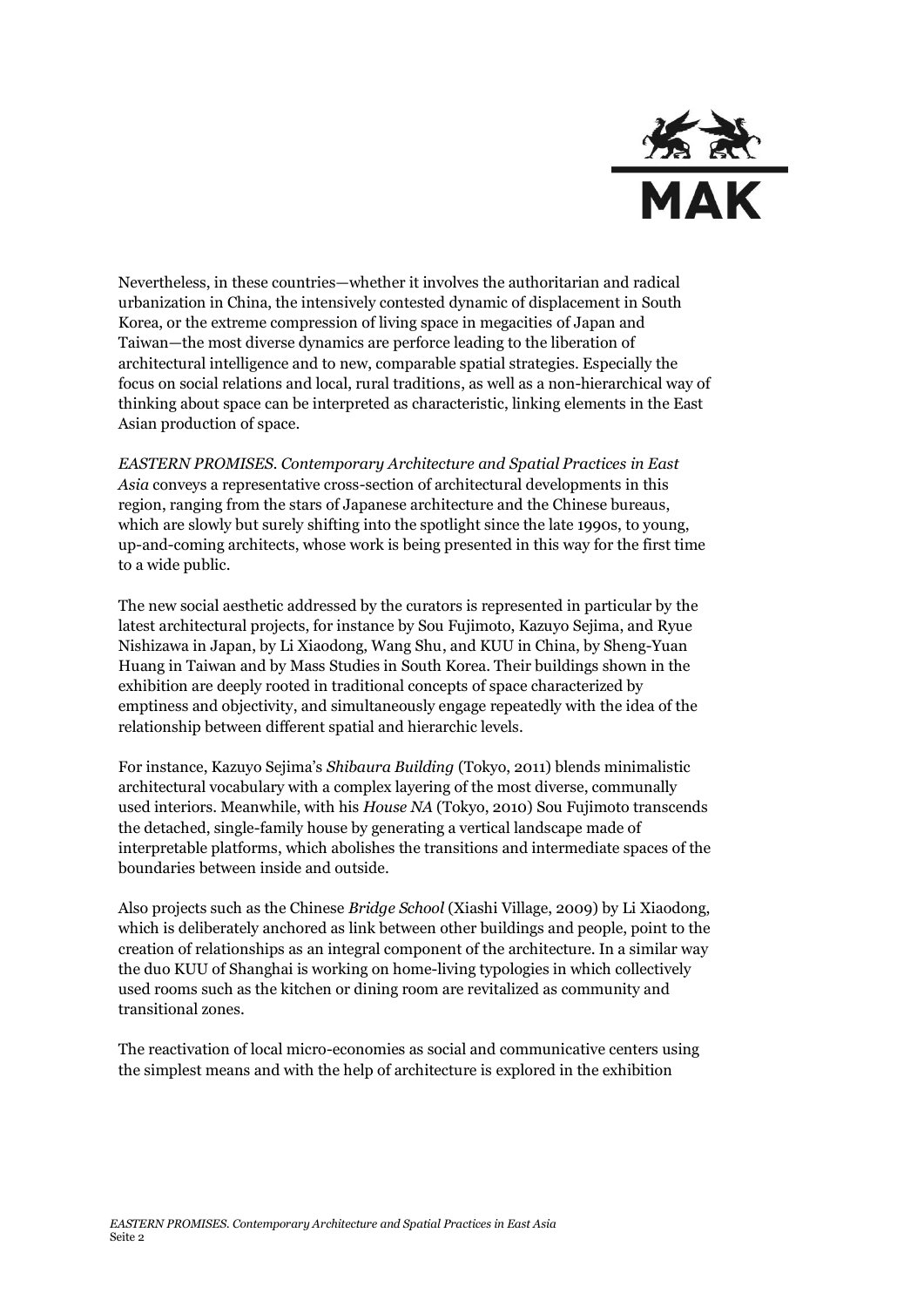

among other features with projects by the Hong Kong bureau Rural Urban Framework.

Sheng-Yuan Huang / Field Office in Taiwan has the objective of approaching architecture by going beyond the mere production of a building and by seeing it as a social process. All projects from this architecture bureau are localized in the city of Ilan and endeavor to generate a network of interior facilities that connect and open up urban spaces.

*EASTERN PROMISES* has compiled around 70 architectural projects, whereby the exhibition design keeps to a typical Asian, non-hierarchic understanding of space. Freestanding displays reminiscent of historical screens are used for the presentation of the architectural projects. Their arrangement in a strict diagonal grid cites the logic of so-called Japanese axonometry, which was introduced into Europe in the eighteenth century and has influenced the representation of architectural spaces ever since.

Supplementing the show, a graphic and photographic mapping system spread out across one of the walls of the MAK Exhibition Hall shows region-specific phenomena: massed residential development in South Korea's megacities, illegal architecture in Taiwan, the effective power of the state architecture bureaus in China, protest against social displacement processes in South Korea, China's enclave-type urban villages, the 24-hour infrastructure of Japanese and Taiwanese convenience stores, the vigor radiating from new Chinese creative districts, or the life design concepts in the catastrophe region of Tōhoku. A selection of short films curated by Andréa Picard, completes the exhibition with moments of experimental city watching.

Guest curators Andreas Fogarasi and Christian Teckert are renowned as outstanding proponents of the contemporary art and architecture scene:

Andreas Fogarasi (\* 1977, lives and works in Vienna) is an artist and since 2001 coeditor of *dérive – Zeitschrift für Stadtforschung*. Numerous international exhibitions, including most recently in the Museo Reina Sofia, Madrid; Ludwig Forum, Aachen; Prefix ICA, Toronto; at the 52nd Biennale di Venezia he received the Golden Lion for the Hungarian Pavilion.

Christian Teckert (\* 1967, lives and works in Vienna) is an architect, curator, and Professor of Spatial Strategies at the Muthesius Kunsthochschule, Kiel. He has published numerous works on art, urbanism, and theory of space. With *as-if berlinwien* he was responsible for the new building of the GfZK in Leipzig (Galerie für Zeitgenössische Kunst), which has won several awards.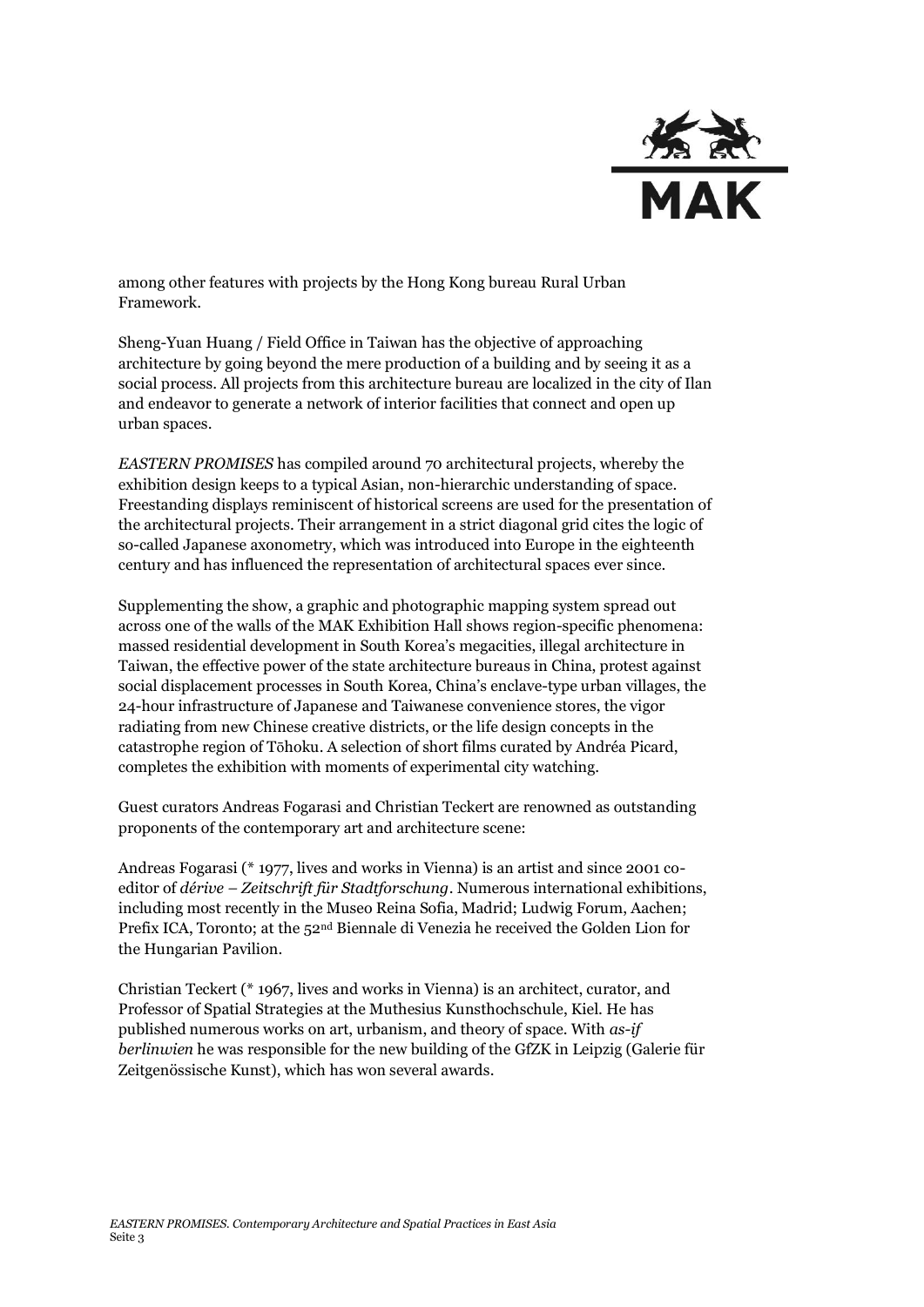

Architectural projects by:

Amateur Architecture Studio (Wang Shu/Lu Wenyu), Atelier Deshaus, KUU Architects, Li Xiaodong Atelier, Liu Jiakun Architects, NODE/Rem Koolhaas/Alain Fouraux, Ou Ning, Rural Urban Framework (RUF), Scenic Architecture, standardarchitecture, TAO – Trace Architecture Office, Urbanus Architecture & Design, Vitamin Creative Space, Zheng Guogu, Architects Atelier Ryo Abe, Atelier Bow-Wow, CitySwitch Japan, dessence/Case-Real/Torafu Architects, Go Hasegawa & Associates, Jun Igarashi Architects, junya.ishigami+associates, Kazunari Sakamoto, Kazuyo Sejima, Kumiko Inui, Ohno Laboratory, OnDesign, Riken Yamamoto, Ryue Nishizawa, ryuji fujimura architects, Schemata Architects/Jo Nagasaka, Sou Fujimoto Architects, Terunobu Fujimori, Tezuka Architects, UID architects, 3331 Arts Chiyoda, Lokaldesign, Mass Studies, Moongyu Choi + Ga.a architects, Studio K Works, Field Office Architects, Ying-Chun Hsieh, Marco Casagrande, MINIWIZ

Research, images, maps, and artistic contributions by:

Alke Thamsen, Atelier Bow-Wow, Evan Chakroff, Haewon Shin, Iwan Baan, Jun Jiang, Jürgen Krusche, Li Mo + CAStudio, Libbie D. Cohn/J. P. Sniadecki, Listentothecity, MAP Office (Gutierrez + Portefaix), Roan Ching-Yueh, Rural Urban Framework (RUF), Studio Gruber, Susanne Klien, Wa Wa Project, Xin Gu, Michele Tabet

A publication will accompany the exhibition.

With the kind support of BAI – Bauträger Austria Immobilien GmbH.

Visuals for the exhibition can be downloaded at MAK.at/press.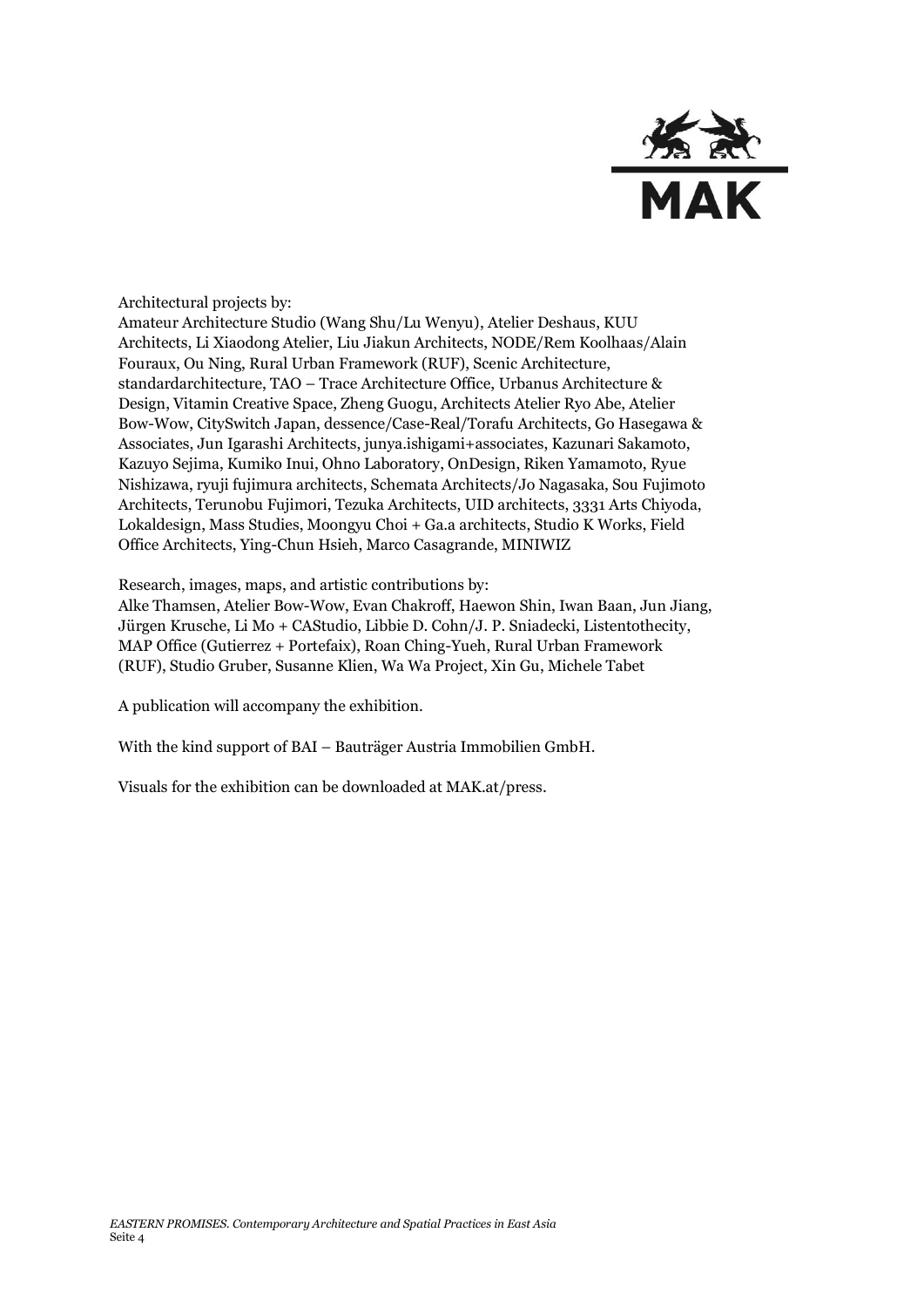

Press Fact Sheet

## **EASTERN PROMISES Contemporary Architecture and Spatial Practices in East Asia**

| Press conference                                                                | Tuesday, 4 June 2013, 10.30 am                                                                                                                                                                                                                                                                                                                                                                                                                                                                                                                                                                                                                 |
|---------------------------------------------------------------------------------|------------------------------------------------------------------------------------------------------------------------------------------------------------------------------------------------------------------------------------------------------------------------------------------------------------------------------------------------------------------------------------------------------------------------------------------------------------------------------------------------------------------------------------------------------------------------------------------------------------------------------------------------|
| Opening                                                                         | Tuesday, 4 June 2013, 7 pm                                                                                                                                                                                                                                                                                                                                                                                                                                                                                                                                                                                                                     |
| <b>Exhibition</b> venue                                                         | <b>MAK Exhibition Hall</b>                                                                                                                                                                                                                                                                                                                                                                                                                                                                                                                                                                                                                     |
|                                                                                 | Weiskirchnerstraße 3, Vienna 1                                                                                                                                                                                                                                                                                                                                                                                                                                                                                                                                                                                                                 |
| <b>Exhibition</b> dates                                                         | 5 June - 6 October 2013                                                                                                                                                                                                                                                                                                                                                                                                                                                                                                                                                                                                                        |
| Opening hours                                                                   | Tues 10 am-10 pm, Wed-Sun 10 am-6 pm                                                                                                                                                                                                                                                                                                                                                                                                                                                                                                                                                                                                           |
|                                                                                 | Tuesdays 6 pm-10 pm admission free                                                                                                                                                                                                                                                                                                                                                                                                                                                                                                                                                                                                             |
| <b>Guest Curators</b>                                                           | Andreas Fogarasi, Christian Teckert                                                                                                                                                                                                                                                                                                                                                                                                                                                                                                                                                                                                            |
| <b>Project Coordination</b>                                                     | Marlies Wirth, curator, MAK NITE Lab                                                                                                                                                                                                                                                                                                                                                                                                                                                                                                                                                                                                           |
| Publication                                                                     | EASTERN PROMISES. Zeitgenössische Architektur<br>und Raumproduktion in Ostasien / EASTERN<br>PROMISES. Contemporary Architecture and<br>Spatial Practices in East Asia, edited by Christoph<br>Thun-Hohenstein, Andreas Fogarasi and Christian<br>Teckert, with essays, numerous project descriptions<br>and background material by Andreas Fogarasi,<br>Christian Teckert, Roan Ching-Yueh, Harry den<br>Hartog, Jun Jiang, Sung Hong Kim, Bert de<br>Muynck/Mónica Carriço, Christina Nägele, Alke<br>Thamsen, Christoph Thun-Hohenstein, Julian<br>Worrall et al., German/English, 304 pages, MAK<br>Vienna / Hatje Cantz, Ostfildern 2013. |
|                                                                                 | On sale in the MAK Design Shop for $\epsilon$ 39.                                                                                                                                                                                                                                                                                                                                                                                                                                                                                                                                                                                              |
| <b>Guided Tours</b><br>Continuous information service<br>and short guided tours | Saturdays and Sundays, 5 pm<br>Saturdays, $3 \text{ pm} - 5 \text{ pm}$                                                                                                                                                                                                                                                                                                                                                                                                                                                                                                                                                                        |
| Curator guided tours                                                            | Thursday, 20 June, 5 September and<br>3 October 2013, 5 pm                                                                                                                                                                                                                                                                                                                                                                                                                                                                                                                                                                                     |